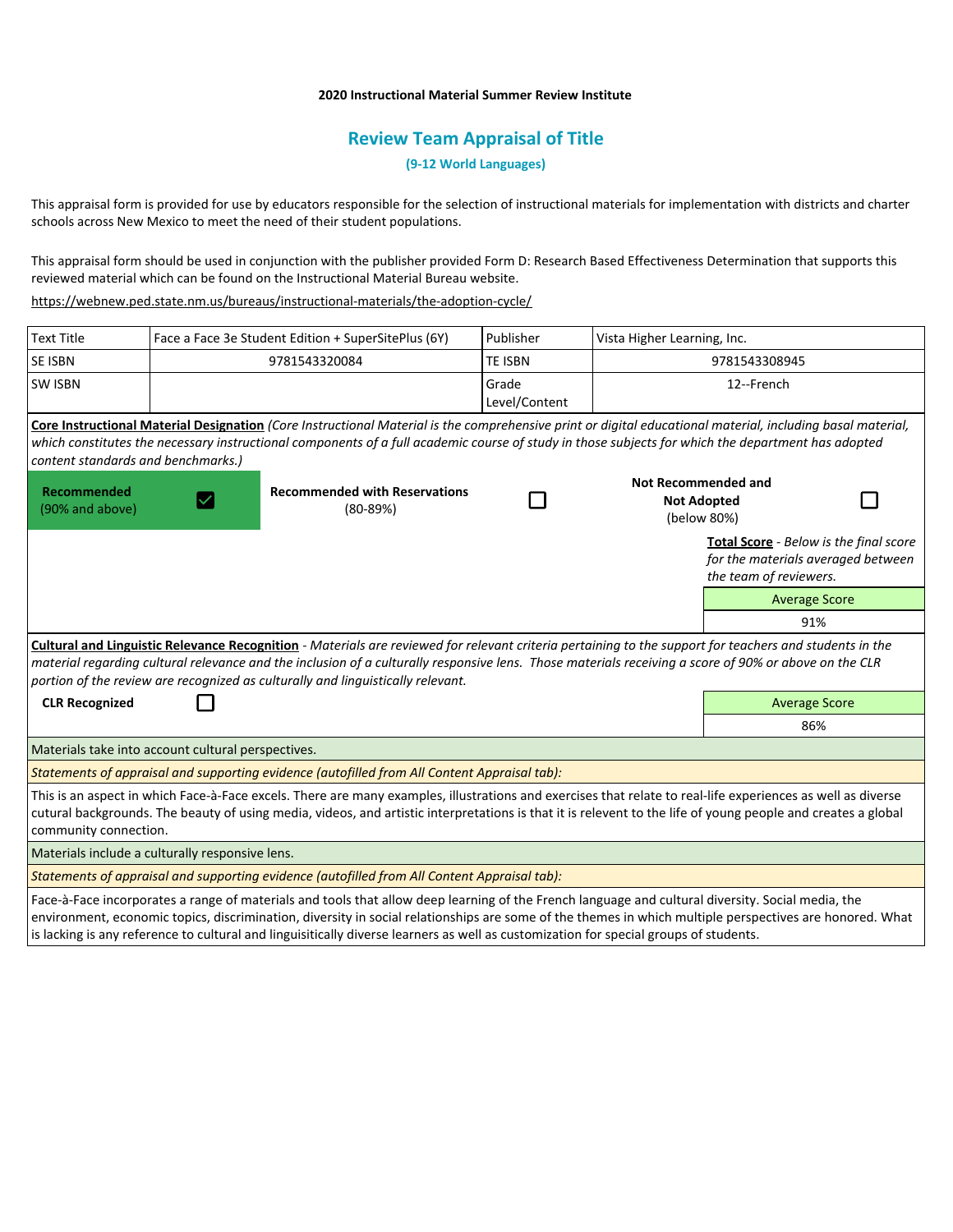**Standards Review** *- Materials are reviewed for alignment with the state adopted content standards, benchmarks and performance standards.*

Average Score 91%

Materials align with grade level standards overall.

*Statements of appraisal and supporting evidence:* 

Face-à-Face is an advanced program that excels in the communication opportunities it offers to students and the cultural products it provides. Students engage with other disciplines as they refine their French communication skills. The focus is on immersive language rather than comparisons to English, and on cultural products rather than practices, and the text does not emphasize participation in global French-speaking communities despite its advanced level.

Materials align with communication standards.

*Statements of appraisal and supporting evidence:* 

Students learning through Face-à-Face speak, read, write, and comprehend French through rich discussions provoked by rich cultural products and topics. They develop their skills through embedded grammar that is tied to communication tasks. This program meets the communication standards.

Materials align with cultures standards.

*Statements of appraisal and supporting evidence:* 

The authors of Face-à-Face opted for wonderful short films, nonfiction and fiction texts, and graphic comics to provide cultural input for students. The lack of explicit culture sections that fully emphasize cultural practices and differences mean that the program only partially meets this standard.

Materials align with connections standards.

*Statements of appraisal and supporting evidence:* 

Students engage with a other disciplines in their discussions provoked by the content in the authentic texts that Face-à-Face provides. They deepen their knowledge of media literacy, psychology, literature, film, environmental science, urban planning, and sociology while improving their ability to communicate in French.

Materials align with comparisons standards.

*Statements of appraisal and supporting evidence:* 

In discussing the cultural topics and exploring various disciplines, students consider them through the lens of French-speaking cultures in contrast to their own. While the text provides opportunities for students to make cultural comparisons, it prioritizes immersion for advanced students and does not highlight language comparisons between French and English. The text is 100% in French as appropriate for advanced students.

Materials align with communities standards.

*Statements of appraisal and supporting evidence:* 

The traditional format of Face-à-Face focuses on literacy and communication, discussing texts in French. As such, it is lacking in attention to connecting with French-speaking communities locally or globally. Likewise, its advanced and traditional format does not provide tools for students to track their own learning or set goals for themselves explicitly.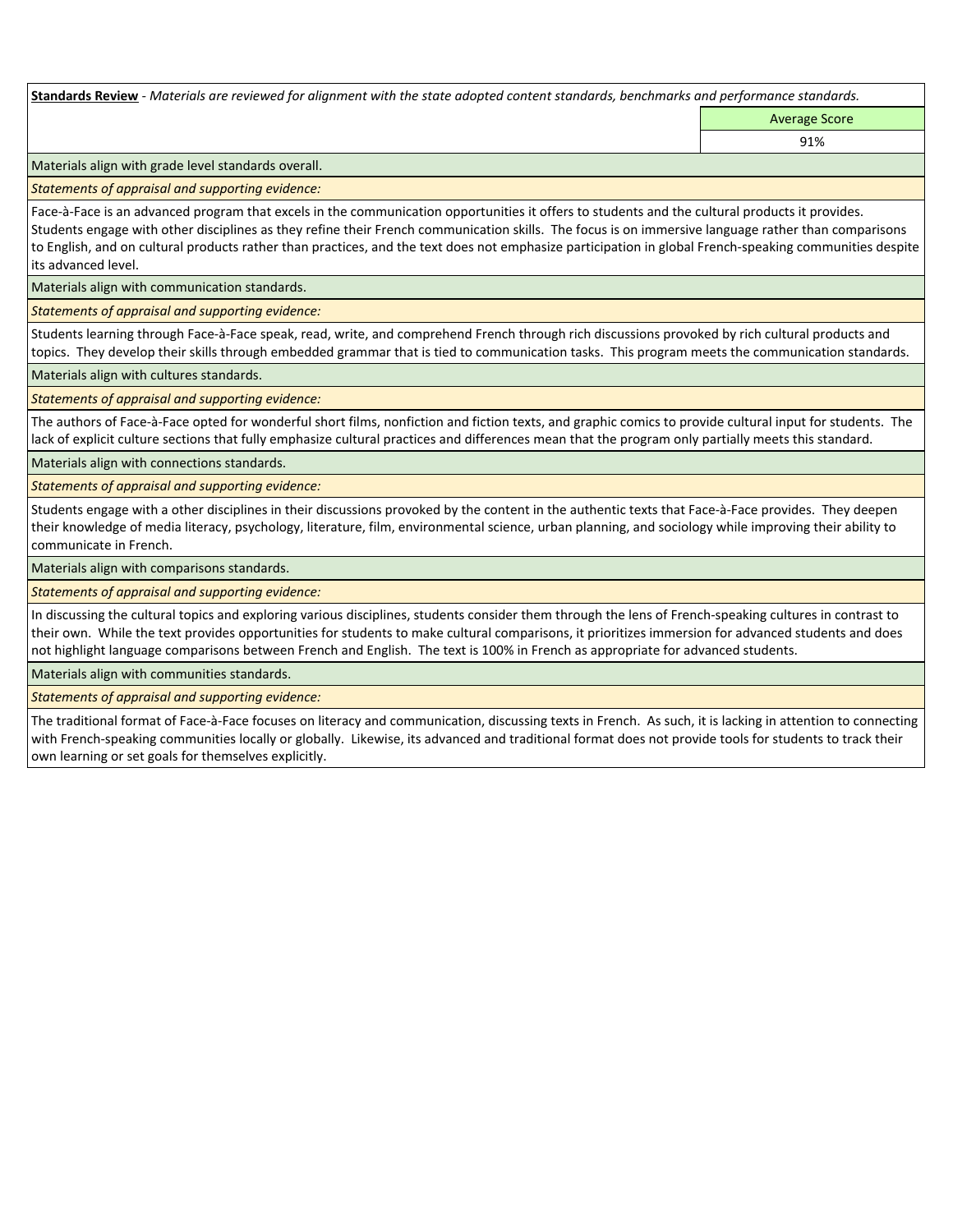**WL Content Review** *- Materials are reviewed for relevant criteria pertaining to the support for teachers and students in the specific content area reviewed.*

Average Score

96%

Materials provide a selection and range of high-quality texts worthy of students' time and attention, exhibiting exceptional craft and thought and/or providing useful information.

*Statements of appraisal and supporting evidence:* 

*Face-à-Face* includes a range of texts that are appropriate for advanced level learners of French. Each lesson provides a video clip, an article, a literary excerpt, and a comic strip centered on issues in the Francophone world.

Questions in the materials are high-quality text-dependent and text-specific questions. The overwhelming majority of these questions are text-specific and draw student attention to the particulars in the text.

*Statements of appraisal and supporting evidence:* 

The material provides preparation and analysis sections based on the texts or video clips that give students opportunities for evidence based discussions and writing. Students are often asked to use quotes from the source to support their points of view.

Materials provide scaffolding and supports to enable students' learning of World Languages.

*Statements of appraisal and supporting evidence:* 

There are tips and expansion ideas in the margins of the Teacher's Edition, which provide scaffolding for students. The Supersite also gives the teacher support and offers additional digital practice through the excercises and chat options.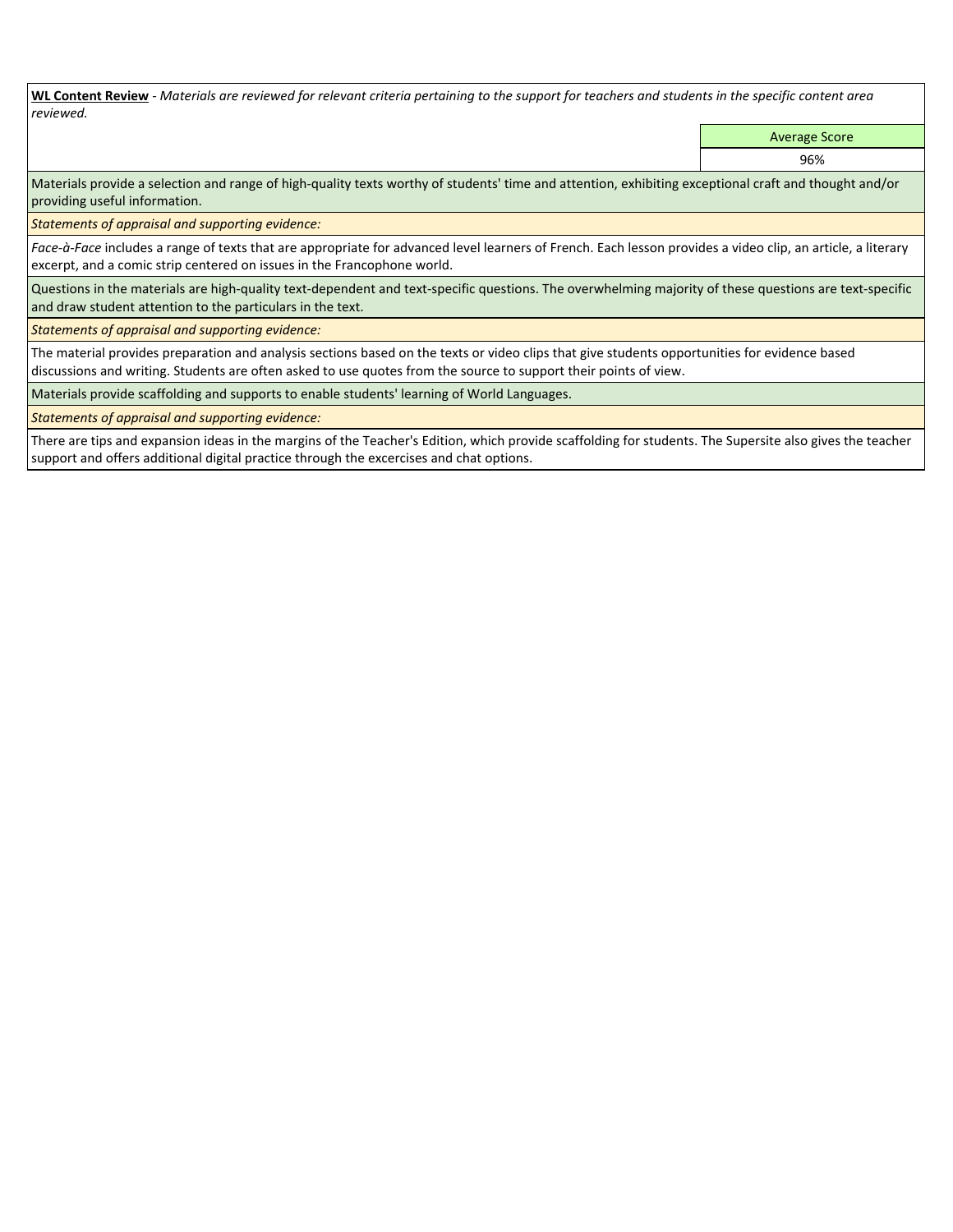**All Content Review** *- Materials are reviewed for relevant criteria pertaining to the support for teachers and students in the material regarding the progression of the standards, lesson structure, pacing, assessment, individual learners and cultural relevance.*

> Average Score 87%

Materials are coherent and consistent with the high school standards that all students should study in order to be college and career ready.

*Statements of appraisal and supporting evidence:*

As a fifth year program, the texts are appropriate for the grade and allow students to engage at an advanced level of proficiency. The material does not describe how the ACTFL standards are addressed in the the overall program.

Materials are well designed and take into account effective lesson structure and pacing.

*Statements of appraisal and supporting evidence:*

The material has a consistent layout and the overall design is appealing to learners. The Supersite provides sample lesson plans and pacing guides that are useful for teachers.

Materials support teacher planning, learning, and understanding of the standards.

*Statements of appraisal and supporting evidence:*

The annotations in the Teacher's Edition give ideas for student discussions and projects related to the content in the material. There is no explanation of the role of the standards in the material.

Materials offer teachers resources and tools to collect ongoing data about student progress on the standards.

*Statements of appraisal and supporting evidence:*

The digital material provides a wide range of assessment possibilites, both for print and digital access. Assessments are available for printout and oral assessment. There are embedded types of assessments throughout the textbook. On VHL Central, there are test and quiz banks as well as IPAs.

Materials support effective use of technology to enhance student learning. Digital materials are accessible and available in multiple platforms.

*Statements of appraisal and supporting evidence:*

Throughout the textbook, the VHL Central program is aligned and guidance is given to students on how to use online materials for further practice and research. The supersite could quite easily be used as a stand-alone program for virtual instruction as it contains a digital version of both textbooks as well as additional materials.

Materials can be easily customized for individual learners.

*Statements of appraisal and supporting evidence:* 

Between the authenticly rich texts and opportunities for deep thinking and discussion, students of *Face-à-Face* have opportunity for interdisciplinary and personal connections. Materials can be customized with the help of teacher tips and assessments can be customized online by choosing questions according to student needs. Reviewer observed that customization for special groups of students is lacking.

Materials give all students extensive opportunities and support to explore key concepts.

*Statements of appraisal and supporting evidence:*

*Face-à-Face* provides students with opportunities to explore, analyze, discuss and apply key concepts of grammar and vocabulary within the context of complex themes and topics that are introduced and explored around rich and authentic texts. Opportunities for critical thinking and writing make this a comprehensive and high quality program.

Materials take into account cultural perspectives.

*Statements of appraisal and supporting evidence:*

This is an aspect in which *Face-à-Face* excels. There are many examples, illustrations and exercises that relate to real-life experiences as well as diverse cutural backgrounds. The beauty of using media, videos, and artistic interpretations is that it is relevent to the life of young people and creates a global community connection.

Materials include a culturally responsive lens.

*Statements of appraisal and supporting evidence:*

*Face-à-Face* incorporates a range of materials and tools that allow deep learning of the French language and cultural diversity. Social media, the environment, economic topics, discrimination, diversity in social relationships are some of the themes in which multiple perspectives are honored. What is lacking is any reference to cultural and linguisitically diverse learners as well as customization for special groups of students.